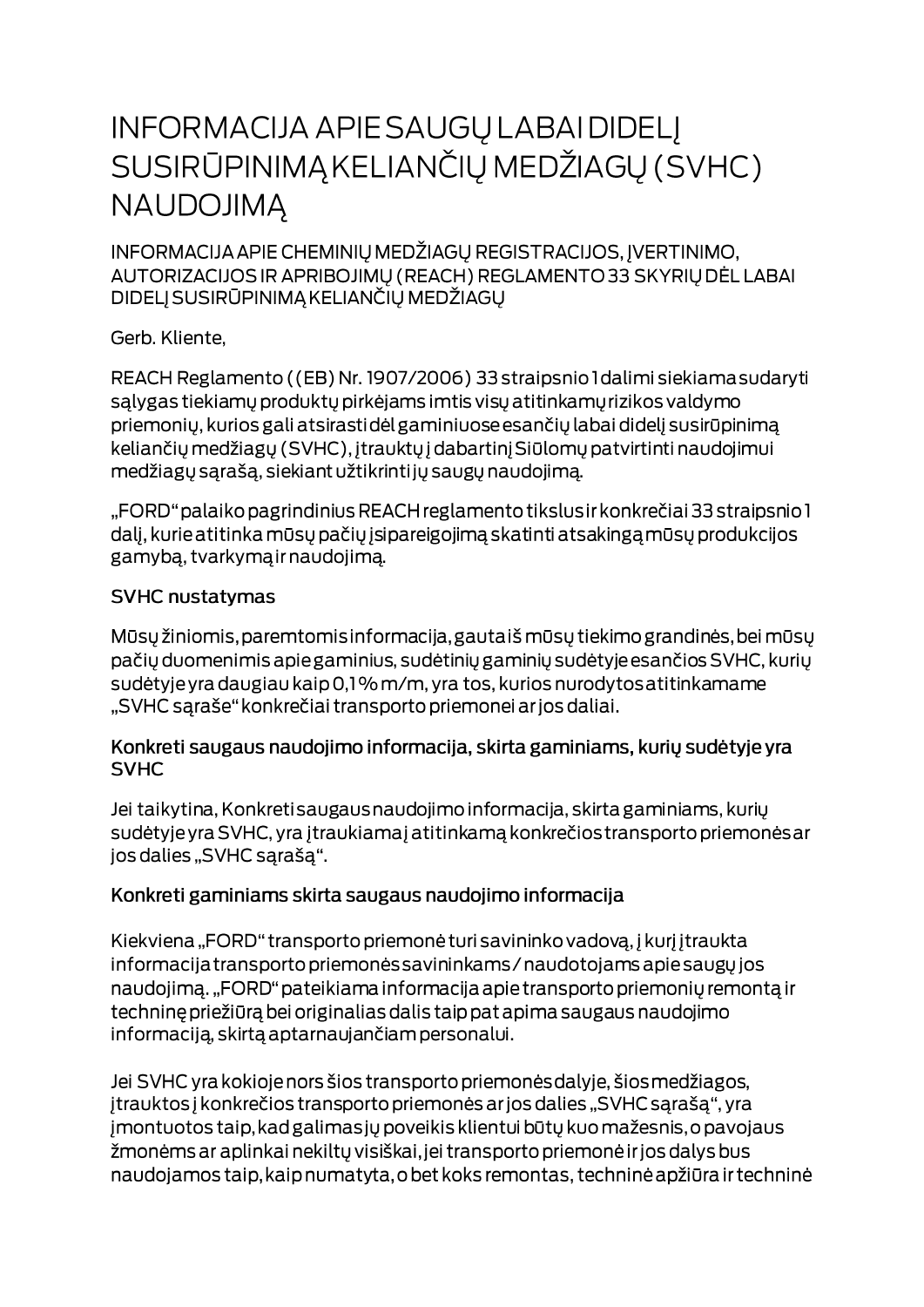priežiūra bus atliekami vadovaujantis šios veiklos techninėmis instrukcijomis ir geriausia bei šiai pramonės šakai į prasta praktika.

Europos Sąjungoje eksploatacijai nebetinkama transporto priemonė gali būti legaliai utilizuojama tik įgaliotoje utilizavimo įmonėje (ATF). Transporto priemonių dalys turėtų būti tvarkomos pagal taikytinus vietinius įstatymus ir vietinių valdžios institucijų nurodymus.

## **Modelis: New Ford Explorer**

SVHC sarašas, paremtas 2022 m. sausio Id. Europos cheminių medžiagų agentūros (ECHA) Siūlomų patvirtinti naudojimui medžiagų sąrašu

Konkreti saugaus naudojimo informacija, skirta gaminiams, kurių sudėtyje yra SVHC

Nereikalinga jokia saugaus naudojimo informacija – vadovaukitės Bendrąja saugaus gaminių naudojimo informacija.

| <b>Commodity</b>                                          | <b>REACH SVHCs</b>                                               |
|-----------------------------------------------------------|------------------------------------------------------------------|
| <b>A/C Compressor</b>                                     | Diboron-trioxide[1303-86-2]                                      |
|                                                           | Lead[7439-92-1]                                                  |
| A/C Condensors and Accumulators                           | Tris(nonylphenyl)phosphite[26523-78-4]                           |
| A/C Lines, Receiver Drier and                             | Lead[7439-92-1]                                                  |
| <b>Accumulator</b>                                        |                                                                  |
| <b>ABS/ESC Module</b>                                     | Lead[7439-92-1]                                                  |
| <b>Accessories</b>                                        | 1,2-Dimethoxyethane[110-71-4]                                    |
|                                                           | 2-(2H-Benzotriazol-2-yl)-4,6-ditertpentylphenol[25973-<br>$55-1$ |
|                                                           | Lead[7439-92-1]                                                  |
| <b>Active and Air Suspension</b>                          | Lead[7439-92-1]                                                  |
| <b>Adaptive Cruise Control</b>                            | Lead[7439-92-1]                                                  |
| <b>AIS - Air Cleaner and Low Pressure</b><br><b>Ducts</b> | Lead[7439-92-1]                                                  |
| <b>AIS - High Pressure Ducts</b>                          | Lead[7439-92-1]                                                  |
| <b>Alternator</b>                                         | Lead[7439-92-1]                                                  |
| Antenna                                                   | Lead [7439-92-1]                                                 |
| Appliques (Pillar, Decklid, Roof)                         | C,C'-azodi(formamide)[123-77-3]                                  |
|                                                           | Imidazolidine-2-thione[96-45-7]                                  |
| <b>Audio and Navigation Head Units</b>                    | Lead[7439-92-1]                                                  |
| Axle                                                      | Lead [7439-92-1]                                                 |
| <b>Battery</b>                                            | Lead[7439-92-1]                                                  |
| <b>Body Moldings - Roof Rack</b>                          | C,C'-azodi(formamide)[123-77-3]                                  |
| <b>Body Side InteriorTrim (Hard Trim)</b>                 | Cyclohexane-1,2-dicarboxylic anhydride[85-42-7]                  |
| <b>Body Structure - Body Side Assembly</b>                | C,C'-azodi(formamide)[123-77-3]                                  |
| <b>Body Structure - Cab Back</b>                          | C,C'-azodi(formamide)[123-77-3]                                  |
| Body Structure - Decklid/Liftgate (incl<br>Hinge/Supt)    | C,C'-azodi(formamide)[123-77-3]                                  |
|                                                           | Lead[7439-92-1]                                                  |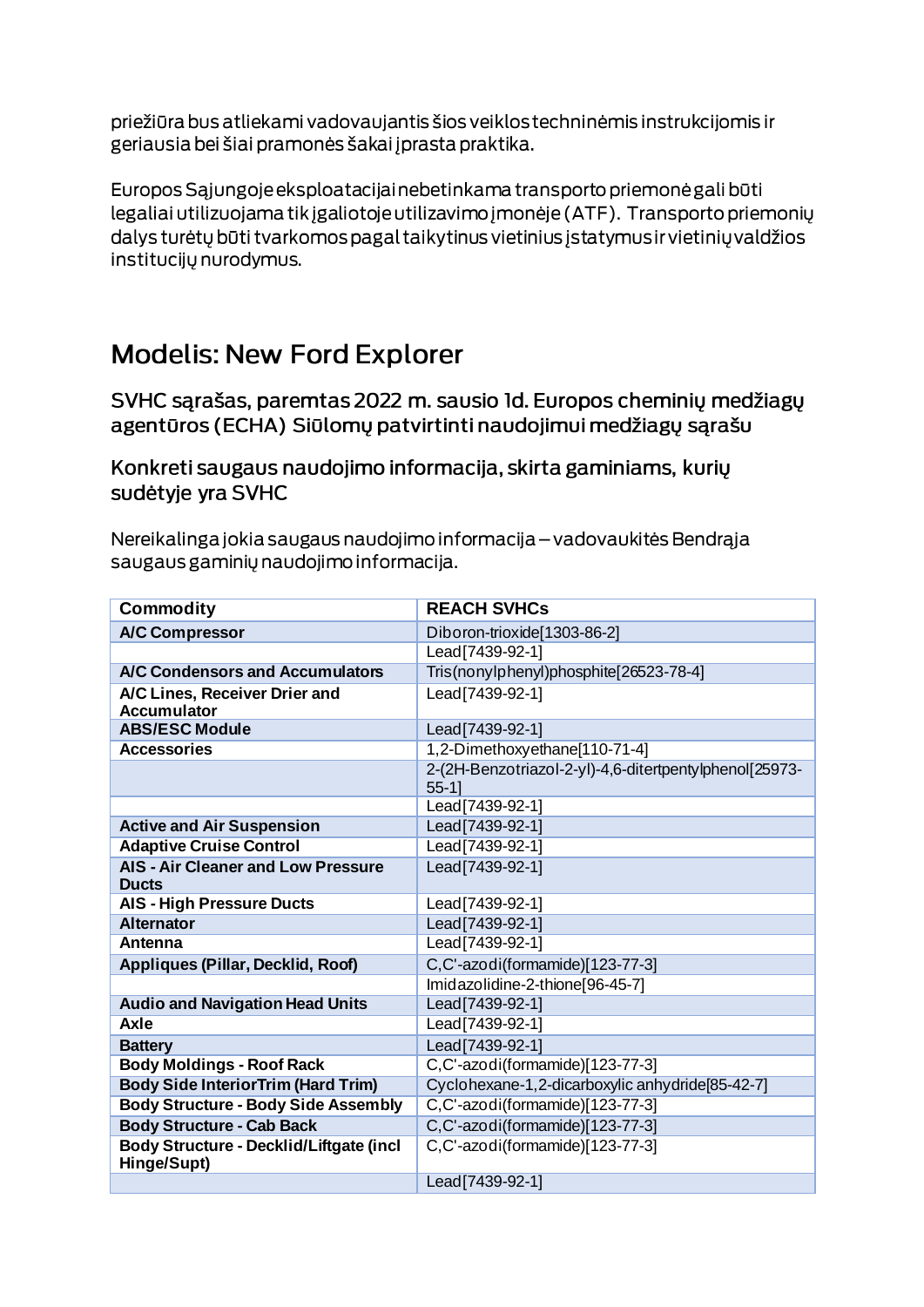| <b>Body Structure - Floor Pan - Front</b>      | C,C'-azodi(formamide)[123-77-3]                        |
|------------------------------------------------|--------------------------------------------------------|
| <b>Floor and Side Sill</b>                     |                                                        |
|                                                | Diboron-trioxide[1303-86-2]                            |
|                                                | Lead[7439-92-1]                                        |
| Body Structure - Floor Pan - Rear Floor        | C,C'-azodi(formamide)[123-77-3]                        |
| <b>Body Structure - Front End Structure</b>    | Lead[7439-92-1]                                        |
|                                                | Phenol, dimethyl-, phosphate (3:1)[25155-23-1]         |
| <b>Body Structure - Front Fender</b>           | Dicyclohexyl-phthalate[84-61-7]                        |
| <b>Bodyside, Wheel Arch, Rocker</b>            | 2-(2H-Benzotriazol-2-yl)-4,6-ditertpentylphenol[25973- |
| <b>Moldings</b>                                | $55-1$                                                 |
| <b>Brake Tubes and Hoses</b>                   | Lead[7439-92-1]                                        |
| <b>Brakes - Caliper &amp; Anchor Brkt Assy</b> | Dicyclohexyl-phthalate[84-61-7]                        |
| (Front, Rear)                                  |                                                        |
|                                                | Lead[7439-92-1]                                        |
| <b>Bulk Materials (PMT100)</b>                 | C,C'-azodi(formamide)[123-77-3]                        |
|                                                | Dicyclohexyl-phthalate[84-61-7]                        |
| <b>Combined Sensing Module</b>                 | Lead[7439-92-1]                                        |
| <b>Console Floor/Rear</b>                      | 2-Methylimidazole[693-98-1]                            |
|                                                | Lead[7439-92-1]                                        |
| <b>Control Arm and Bushing Assembly</b>        | Lead[7439-92-1]                                        |
| <b>Cooling Fans</b>                            | Lead[7439-92-1]                                        |
| <b>Cooling Hoses &amp; Bottles</b>             | Lead [7439-92-1]                                       |
| Driveshaft(s)                                  | Lead[7439-92-1]                                        |
| <b>EDS Wiring Assembly &amp; Components</b>    | 1-Methyl-2-pyrrolidone[872-50-4]                       |
|                                                | Lead[7439-92-1]                                        |
|                                                | Tris(2-methoxyethoxy)vinylsilane[1067-53-4]            |
| <b>Electro/Mechanical Devices</b>              | Lead[7439-92-1]                                        |
| <b>Electronic Control Panel and CCH</b>        | Lead[7439-92-1]                                        |
| <b>Electronic Modules - Displays</b>           | Lead[7439-92-1]                                        |
| <b>Electronic Modules - Door Zone</b>          | Lead[7439-92-1]                                        |
| <b>Electronic Modules - Headlamp</b>           | Lead[7439-92-1]                                        |
| <b>Electronic Modules - Power</b>              | Lead[7439-92-1]                                        |
| Decklid/Liftgate (PLG)                         |                                                        |
| <b>Electronic Modules - Seat Control</b>       | Boric acid[10043-35-3]                                 |
|                                                | Lead [7439-92-1]                                       |
| <b>Electronic Modules - Suspension</b>         | Lead[7439-92-1]                                        |
| <b>Electronic Modules - SYNC</b>               | Lead[7439-92-1]                                        |
| <b>Engine Water Pumps</b>                      | Lead[7439-92-1]                                        |
| <b>Evaporator and Blower Assemby</b>           | Lead [7439-92-1]                                       |
| (HVAC Module)                                  |                                                        |
| <b>Exhaust Cold End (Muffler &amp; Output</b>  | Lead[7439-92-1]                                        |
| <b>Pipe Assembly)</b>                          |                                                        |
| <b>Exhaust Hot End (Catalytic Convertor)</b>   | Refractory ceramic fibres[142844-00-6]                 |
| <b>FEAD</b>                                    | Lead[7439-92-1]                                        |
|                                                | Octamethylcyclotetrasiloxane[556-67-2]                 |
| <b>Fixed Glass</b>                             | Lead[7439-92-1]                                        |
| <b>Front / Rear Door Trim</b>                  | 2-Methyl-1-(4-methylthiophenyl)-2-morpholinopropan-    |
|                                                | 1-one[71868-10-5]                                      |
|                                                | Cobalt-sulfate-heptahydrate[10026-24-1]                |
|                                                | Lead[7439-92-1]                                        |
| <b>Fuel Canister Assembly</b>                  | Lead[7439-92-1]                                        |
| <b>Fuel Door</b>                               | Imidazolidine-2-thione[96-45-7]                        |
|                                                | Lead[7439-92-1]                                        |
| <b>Fuel Injection</b>                          | Lead[7439-92-1]                                        |
| <b>Fuel Lines</b>                              | Lead[7439-92-1]                                        |
| <b>GOR and Radiator Support</b>                | Lead <sup>[7439-92-1]</sup>                            |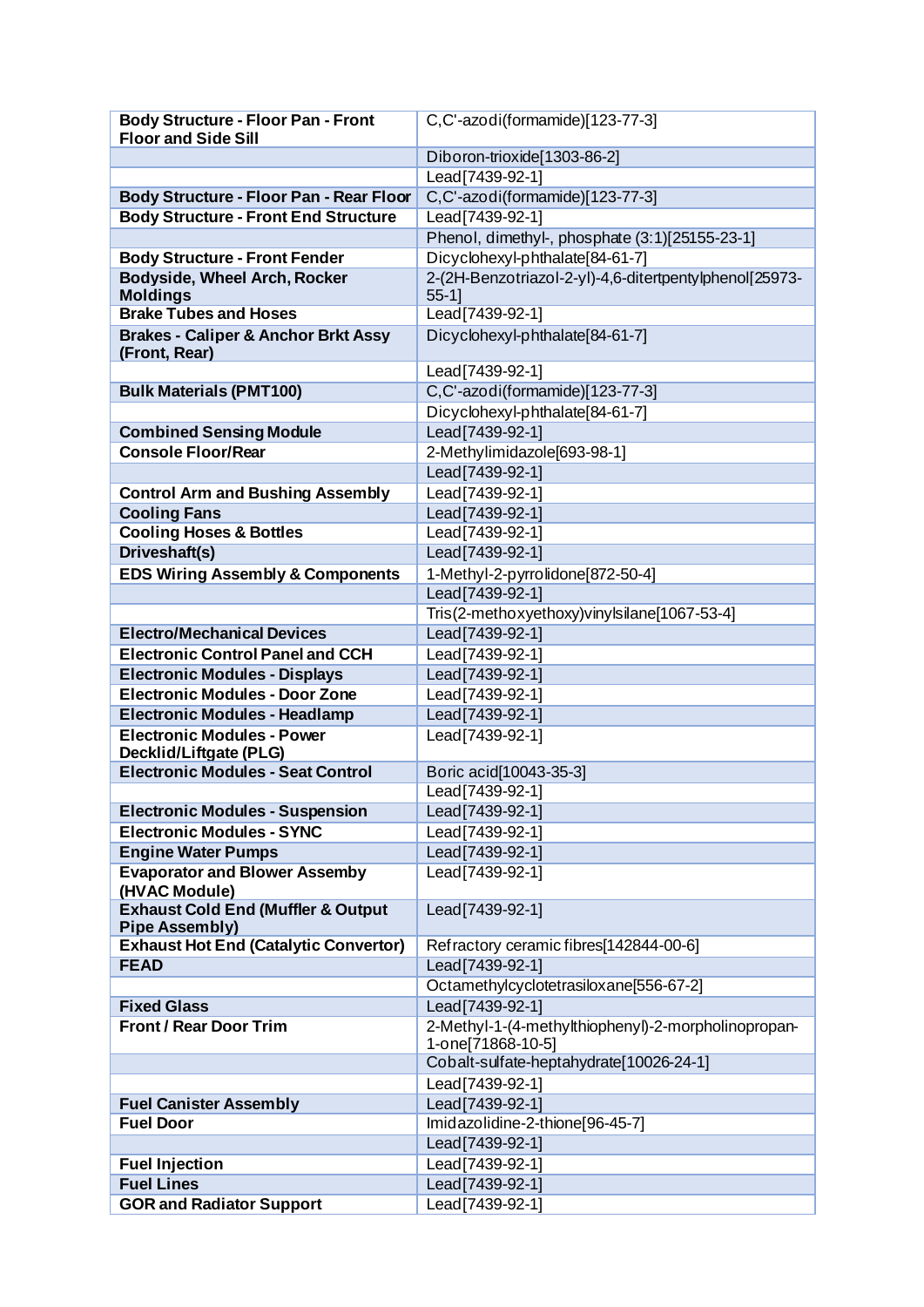| <b>Headlamp / Side Marker</b>              | 2-Methyl-1-(4-methylthiophenyl)-2-morpholinopropan-                                  |
|--------------------------------------------|--------------------------------------------------------------------------------------|
|                                            | 1-one[71868-10-5]                                                                    |
|                                            | Lead[7439-92-1]                                                                      |
| <b>Headliner / Sunvisor</b>                | 2-Methyl-1-(4-methylthiophenyl)-2-morpholinopropan-                                  |
|                                            | 1-one[71868-10-5]                                                                    |
|                                            | Lead[7439-92-1]                                                                      |
| <b>I/S Mirror</b>                          | Lead[7439-92-1]                                                                      |
| <b>Instrument Cluster</b>                  | Lead[7439-92-1]                                                                      |
| <b>Interior Lighting</b>                   | 2-Methyl-1-(4-methylthiophenyl)-2-morpholinopropan-                                  |
|                                            | 1-one[71868-10-5]                                                                    |
| <b>IP Finish Panels/Registers</b>          | Lead[7439-92-1]                                                                      |
| <b>IP Substrate and Ducts</b>              | Lead[7439-92-1]                                                                      |
| <b>Knee Airbags</b>                        | 2-Methyl-1-(4-methylthiophenyl)-2-morpholinopropan-                                  |
| Latches - Hood, Decklid and Liftgate       | 1-one[71868-10-5]<br>Lead[7439-92-1]                                                 |
| <b>Latches</b>                             |                                                                                      |
|                                            | Octamethylcyclotetrasiloxane[556-67-2]                                               |
| Latches - Side Door/Latch Mini Module      | C,C'-azodi(formamide)[123-77-3]                                                      |
| <b>Locks</b>                               | C,C'-azodi(formamide)[123-77-3]                                                      |
|                                            | Lead[7439-92-1]                                                                      |
| <b>Luggage and Interior Cargo</b>          | Lead[7439-92-1]                                                                      |
| <b>Management/Covers</b>                   |                                                                                      |
| <b>Mirrors</b>                             | Lead[7439-92-1]                                                                      |
| <b>Moonroof</b>                            | Lead [7439-92-1]                                                                     |
| <b>Overhead Console</b>                    | Lead[7439-92-1]                                                                      |
| <b>Park Assist</b>                         | 2-(2H-Benzotriazol-2-yl)-4,6-ditertpentylphenol[25973-                               |
|                                            | $55-1$ ]                                                                             |
|                                            | 2-Methylimidazole[693-98-1]                                                          |
|                                            | Lead[7439-92-1]                                                                      |
| <b>Pedestrian Alert System (PAS)</b>       | N, N-Dimethylacetamide[127-19-5]                                                     |
| <b>PEM</b>                                 | Lead[7439-92-1]                                                                      |
| <b>Plastic Bumpers and Fascias</b>         | 2-(2H-Benzotriazol-2-yl)-4,6-ditertpentylphenol[25973-                               |
|                                            | $55-11$                                                                              |
| <b>Powertrain Control Module (PCM/EEC/</b> | Lead [7439-92-1]                                                                     |
| ECM)<br><b>PT Mounts</b>                   |                                                                                      |
|                                            | 1-Methyl-2-pyrrolidone[872-50-4]                                                     |
| <b>PT Sensors</b>                          | Decamethylcyclopentasiloxane[541-02-6]<br>Lead[7439-92-1]                            |
|                                            |                                                                                      |
|                                            | Octamethylcyclotetrasiloxane[556-67-2]<br>1,3,5-Tris(oxiranylmethyl)-1,3,5-triazine- |
| <b>Rain and Daylight Sensor</b>            | 2,4,6(1H,3H,5H)-trione[2451-62-9]                                                    |
| <b>Sealing - Glass Runs and Belt</b>       | Lead[7439-92-1]                                                                      |
| <b>Moldings</b>                            |                                                                                      |
| <b>Seat Belts (Front and Rear)</b>         | 2-(2H-Benzotriazol-2-yl)-4,6-ditertpentylphenol[25973-                               |
|                                            | $55-11$                                                                              |
|                                            | Octamethylcyclotetrasiloxane[556-67-2]                                               |
| <b>Seats - Foam - Cut and Sew</b>          | 1-Methyl-2-pyrrolidone[872-50-4]                                                     |
|                                            | 2-Ethoxyethyl acetate[111-15-9]                                                      |
|                                            | Lead[7439-92-1]                                                                      |
|                                            | Phenol, dimethyl-, phosphate (3:1)[25155-23-1]                                       |
| Seats - JIT                                | Lead[7439-92-1]                                                                      |
| <b>Seats - Structures</b>                  | Cobalt chloride[7791-13-1]                                                           |
|                                            | Lead[7439-92-1]                                                                      |
|                                            | Sodium borate, decahydrate [1303-96-4]                                               |
| <b>Shifter Cables/Brackets - Auto</b>      | C,C'-azodi(formamide)[123-77-3]                                                      |
|                                            | Lead[7439-92-1]                                                                      |
| <b>Side and Rear Vision (BLIS)</b>         | Lead[7439-92-1]                                                                      |